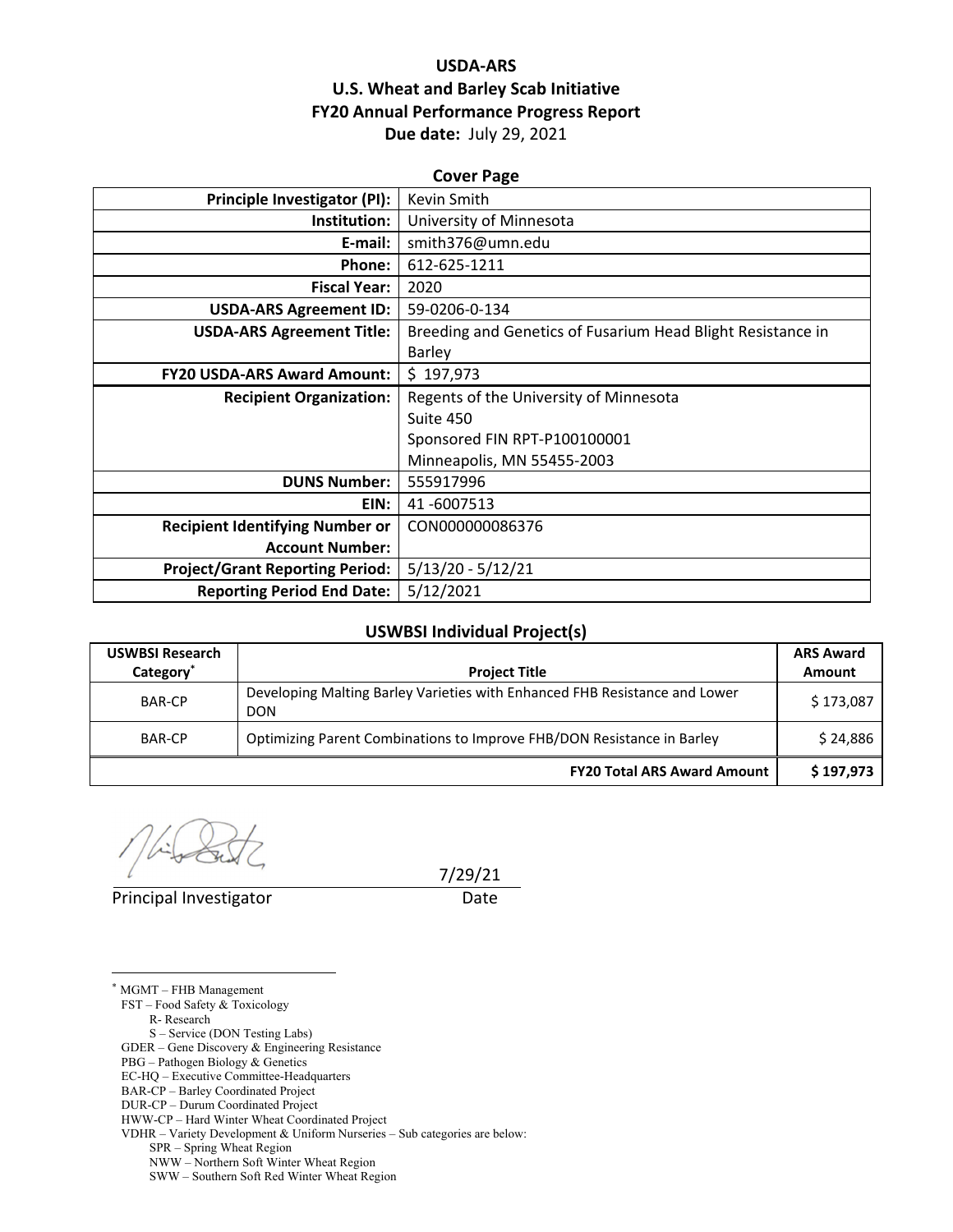**Project 1:** *Developing Malting Barley Varieties with Enhanced FHB Resistance and Lower DON*

#### **1. What are the major goals and objectives of the research project?**

The overall goal of this project is to develop malting barley varieties with enhanced resistance to FHB and lower concentration of the mycotoxin deoxynivalenol (DON). To accomplish this goal, we are conducting a comprehensive FHB breeding effort utilizing greenhouse for crossing and single‐seed advance, extensive field trials for FHB evaluation, various uses of markers to improve selection, regional yield and quality testing, and collaborative regional nurseries to evaluate elite breeding lines. Our breeding efforts have concentrated on two‐row barley in response to industry needs. We have added a winter barley program to explore more sustainable production systems and potential avoidance of FHB.

**2. What was accomplished under these goals or objectives?** *(For each major goal/objective, address these three items below.)*

#### **a) What were the major activities?**

Objective 1. Create new breeding populations by crossing parents that carry resistance to FHB and other desirable traits.

In the fall of 2020, we identified a set of 80 parents from our breeding program to make crosses to develop new breeding populations. Most of these 122 new crosses have at least one parent that is lower in DON concentration compared to ND Genesis or is predicted based on genomic selection modeling to have progeny that are lower in DON compared to ND Genesis. In the winter greenhouse of 2021, we made 39 crosses with lines that should provide better winterhardiness. Many of these sources were outside of our breeding program and we have not yet assessed their FHB resistance. In most cases they were paired with a parent from our program with lower DON compared to ND‐Genesis.

Objective 2. Conduct selection for FHB resistance and lower DON concentration in segregating breeding populations using genetic markers and field screening.

In the summer of 2020, we conducted FHB evaluation in misted and inoculated field nurseries at Crookston and St. Paul, MN totaling just over 3,500 plots. We evaluated FHB severity and harvested selected plots for DON. These nurseries included trials from first year yield trial entries, advanced breeding lines, and varieties from our spring and winter (facultative) two-row breeding programs. This data was used to select parents and advance lines in our breeding program. We genotyped 1,450 F3 breeding lines in the Fall of 2020 with genome‐wide markers to produce predictions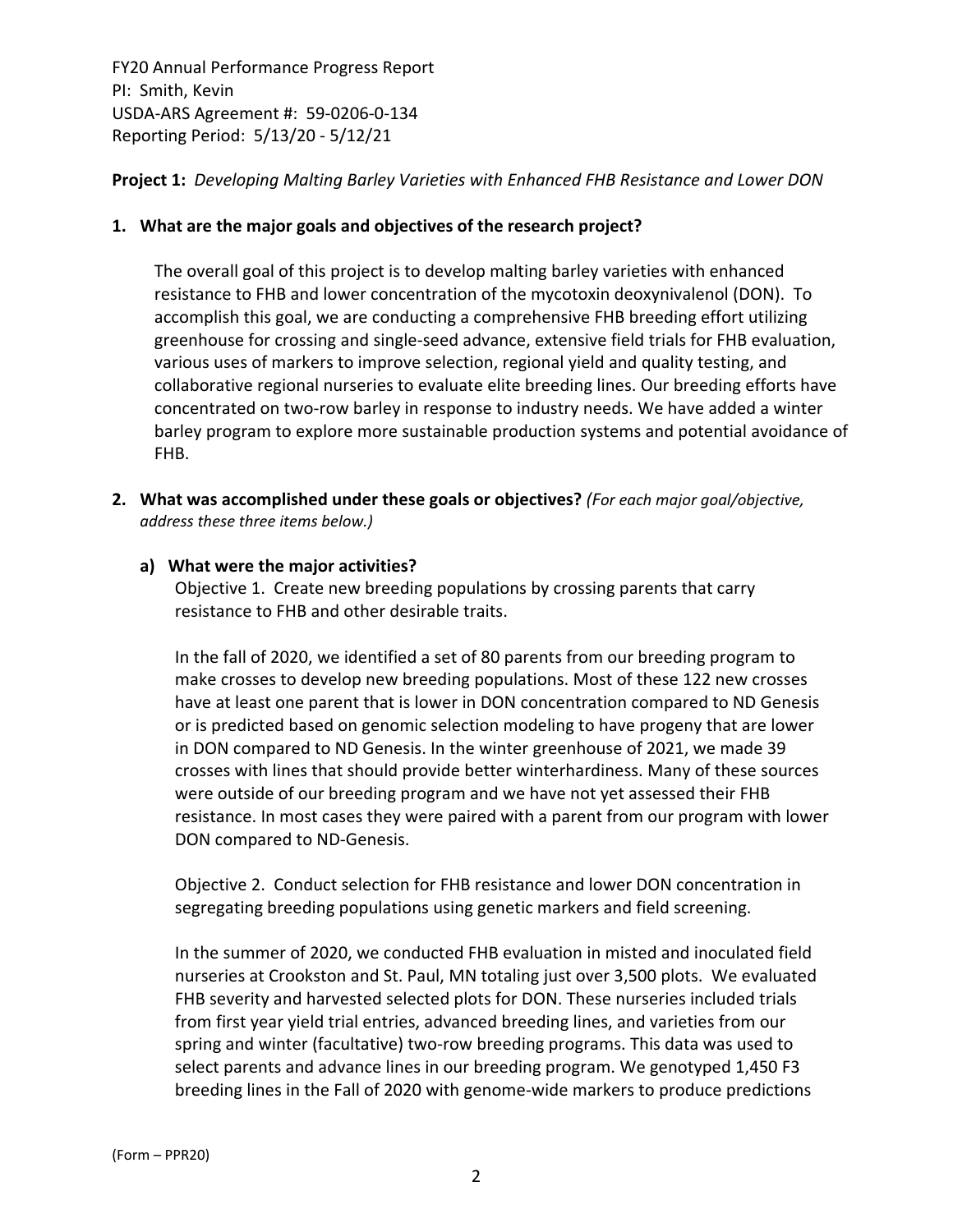> for agronomic performance, malting quality, FHB severity, and DON concentration. This genotypic data was used to select 417 new lines to be entered into first year yield and FHB evaluations for the 2021 growing season.

Objective 3. Advance lines to regional testing and industry evaluation that are candidates for new cultivar releases.

Four advanced lines (S2M184, S2M185, S2M186, S2M187) from crop year 2020 were advanced to American Malting Barley industry pilot testing for malting quality.

#### **b) What were the significant results?**

Objective 1. Create new breeding populations by crossing parents that carry resistance to FHB and other desirable traits.

These crosses resulted in the advancement and planting of 120 F2 populations in the spring of 2021.

Objective 2. Conduct selection for FHB resistance and lower DON concentration in segregating breeding populations using genetic markers and field screening

Based on re‐evaluation of parents, observed phenotype in the New Zealand winter nursery, and marker‐based prediction for seven traits including DON, 417 lines were harvested and the seed used to plant preliminary yield trials at three locations and FHB nurseries at two locations in the spring of 2021.

Objective 3. Advance lines to regional testing and industry evaluation that are candidates for new cultivar releases.

One of our advanced line (S2M184) was rated satisfactory in AMBA pilot testing with the 2020 crop. It has lower DON compared to ND Genesis and is earlier, shorter and has better straw strength. It will be evaluated again with the 2021 crop.

#### **c) List key outcomes or other achievements.**

Objective 1. Create new breeding populations by crossing parents that carry resistance to FHB and other desirable traits

These activities maintain the steady flow of breeding lines created and advanced to field trials, marker genotyping, and FHB field screening to improve resistance to FHB.

Objective 2. Conduct selection for FHB resistance and lower DON concentration in segregating breeding populations using genetic markers and field screening.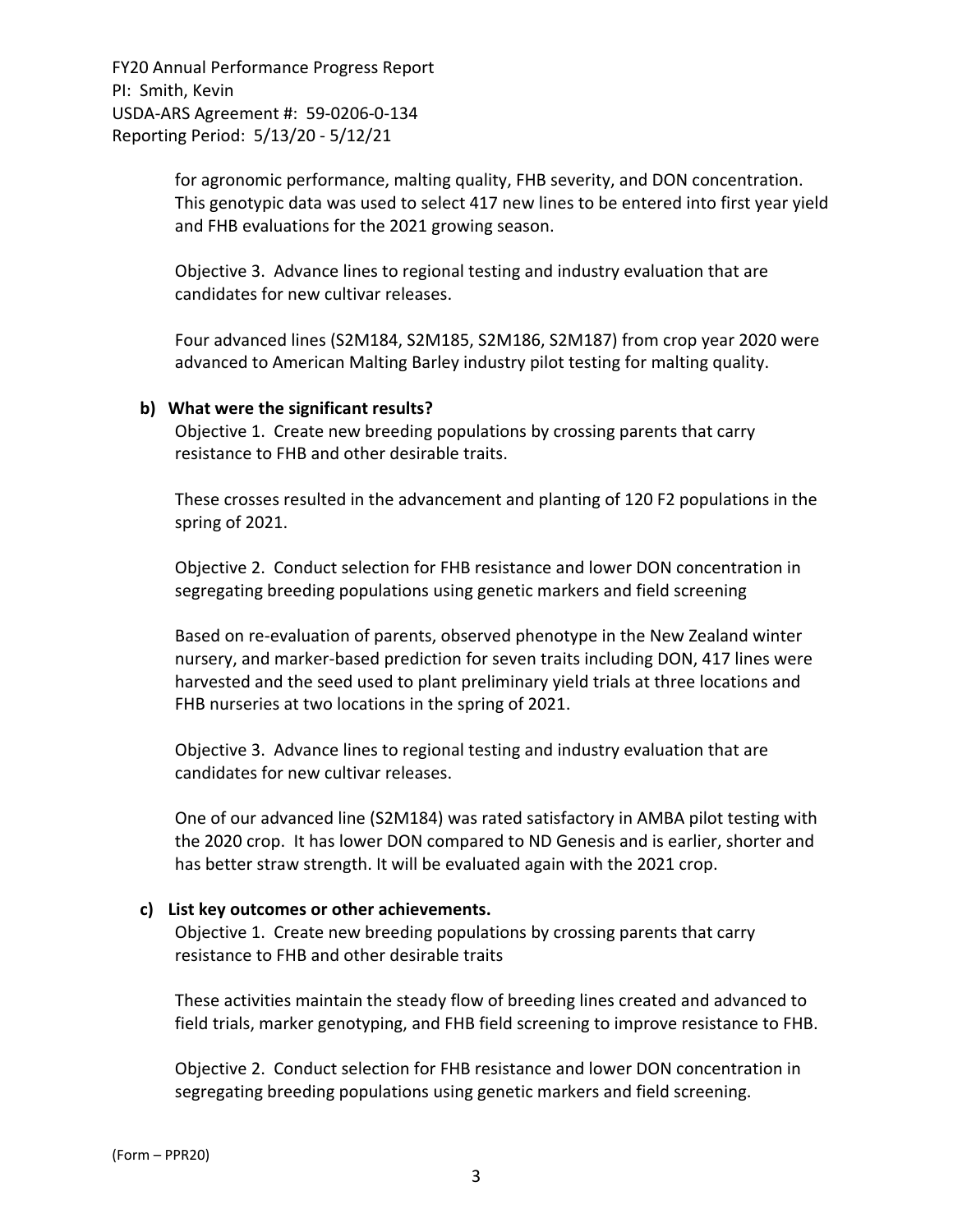> We successfully met our target of generating new first year breeding lines for evaluation and evaluating advanced breeding lines for industry evaluation and consideration as new variety candidates.

> Objective 3. Advance lines to regional testing and industry evaluation that are candidates for new cultivar releases.

While three of our candidates for release this year were removed from consideration for release due to industry evaluation of malting quality, these lines have been used in crosses and should be good parents for future breeding lines.

## **3. Was this research impacted by the COVID‐19 pandemic (i.e. university shutdowns and/or restrictions, reduced or lack of support personnel, etc.)? If yes, please explain how this research was impacted or is continuing to be impacted.**

Due to reduced labor during the pandemic we were not able to collect severity data from all of our trials. In addition, we were slower in getting grain samples to the toxin labs. We were required to grind our samples this year which further slowed processing. This had the impact of not having complete data sets at the time we were making selections for crossing and advancing lines through the breeding program. Fortunately, we were able to plant all of our FHB nurseries as planned for 2021.

#### **4. What opportunities for training and professional development has the project provided?**

I have one post‐doc and one graduate student (both not paid from the USWBSI) that are currently gaining experience with barley breeding and FHB by working with materials and data from this project.

#### **5. How have the results been disseminated to communities of interest?**

All of our raw data is uploaded to the public database, T3 Barley, and is freely available to researchers. Results of the North American Barley Evaluation Nursery (NABSEN) are posted on the USWBSI website. We report the FHB rating for all varieties grown in Minnesota in the MAES Minnesota Field Crop Trials extension publication and in Prairie Grains Magazine. I also discuss FHB breeding research at field days in Minnesota. We provide annual updates to Scab Smart with current variety information.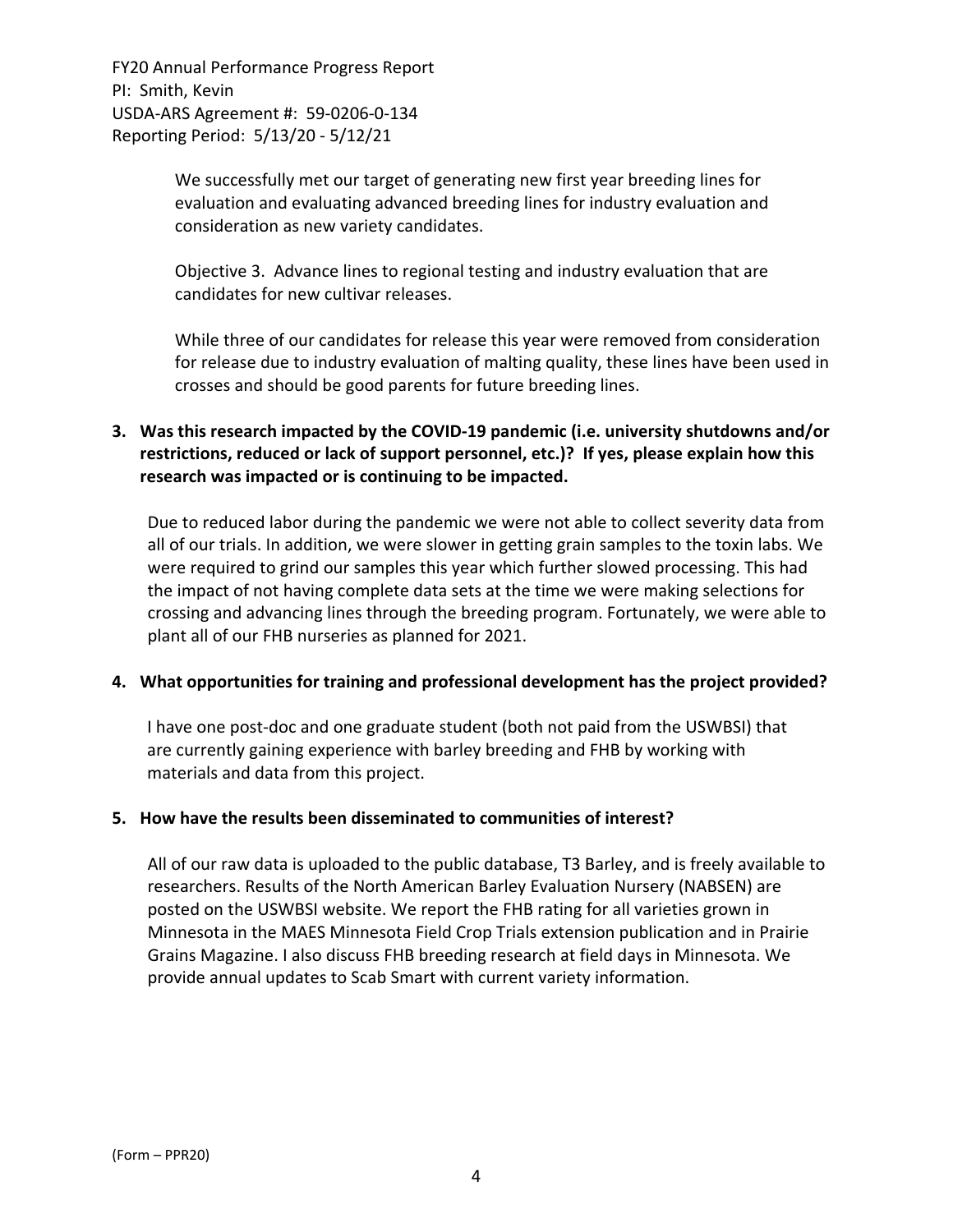**Project 2:** *Optimizing Parent Combinations to Improve FHB/DON Resistance in Barley*

#### **1. What are the major goals and objectives of the research project?**

The major goal was to directly compare the performance, in our breeding program, of those breeding lines that trace back to crosses informed by a new cross selection procedure to those breeding lines from cross combinations designed conventionally.

**2. What was accomplished under these goals or objectives?** *(For each major goal/objective, address these three items below.)*

#### **a) What were the major activities?**

Evaluate parent selection based on genome‐wide marker effects to increase genetic variance and reduce unfavorable trait correlations.

We generated 42 crosses in the fall of 2020 that were among a set of parents that had undergone 2 years of testing. About half of these crosses were designed based on marker‐based predictions of parent combinations that should produce progeny with lower DON or reduced correlation of DON with heading date and plant height. The other half were used to produce a set of populations based on traditional parent selection.

#### **b) What were the significant results?**

We have successfully designed and carried out crosses that are based on genomic estimates of genetic variance and trait correlations and another set based on traditional methods in 2019 and 2020. The crosses made in 2019 were F2's in the summer of 2020 and entered into first year yield trials and FHB evaluation trials in 2021. The crosses made in 2020 are following one year behind. No results yet, but analyzing the 2021 data will provide preliminary results from this selection experiment.

- **c) List key outcomes or other achievements.**  Progressing as planned
- **3. Was this research impacted by the COVID‐19 pandemic (i.e. university shutdowns and/or restrictions, reduced or lack of support personnel, etc.)? If yes, please explain how this research was impacted or is continuing to be impacted.**

Going forward getting DON data in a timely manner may be affected by COVID.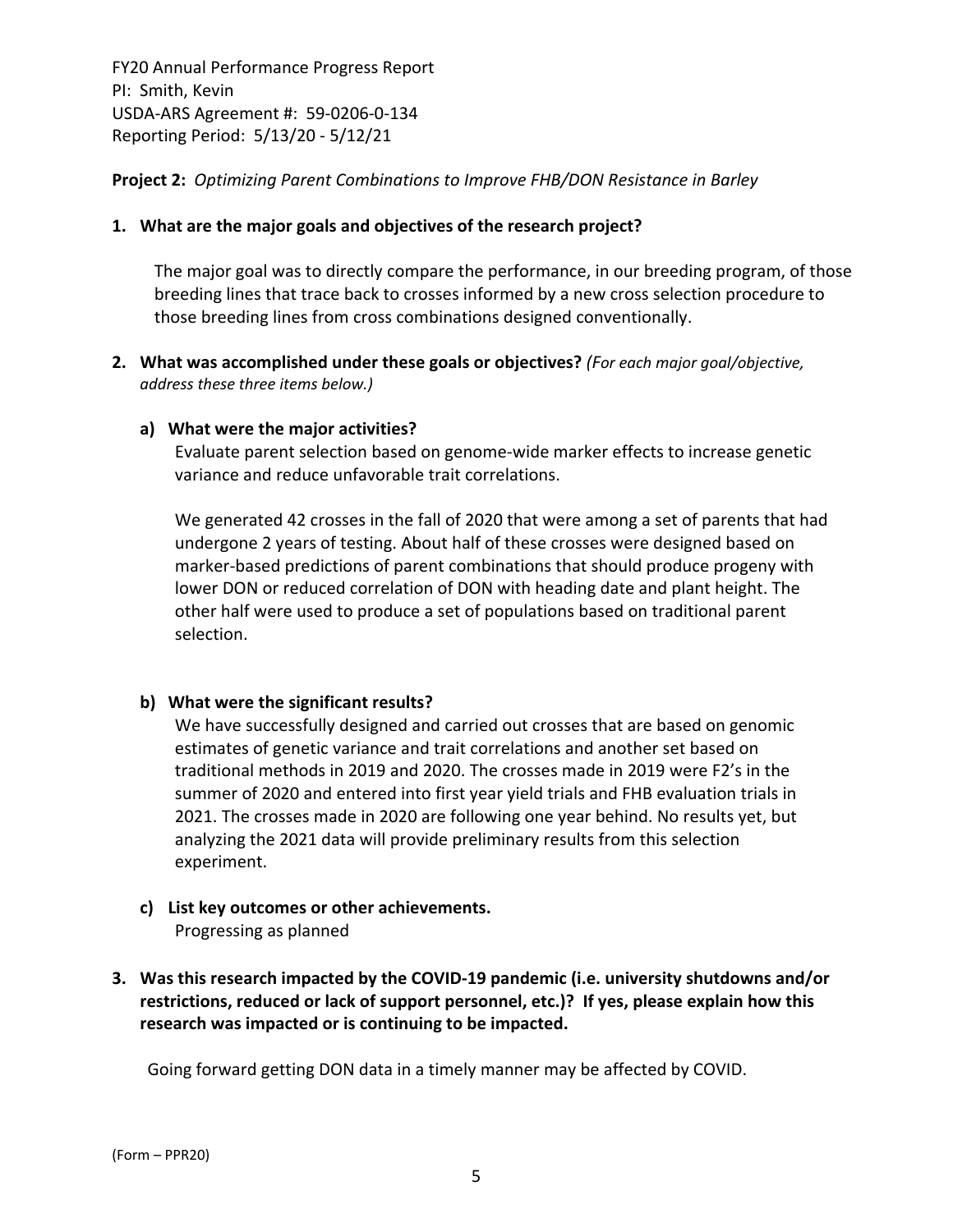## **4. What opportunities for training and professional development has the project provided?**

None

#### **5. How have the results been disseminated to communities of interest?**

All of our raw data is uploaded to the public database, T3 Barley, and is freely available to researchers. A manuscript entitled "Multi‐Trait Improvement by Predicting Genetic Correlations in Breeding Crosses" was published in the journal G3 in 2019.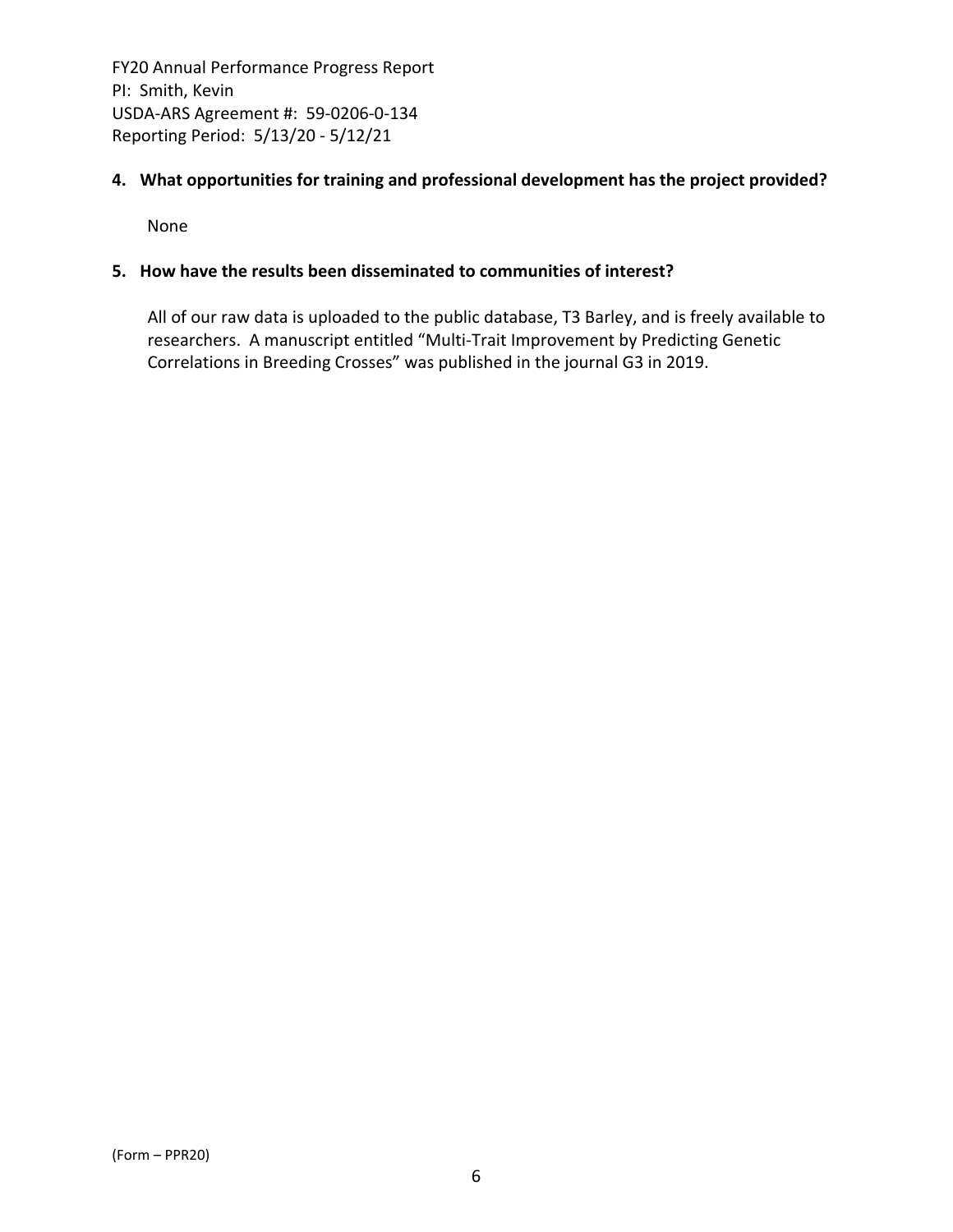# **Training of Next Generation Scientists**

**Instructions:** Please answer the following questions as it pertains to the FY20 award period (5/13/20 ‐ 5/12/21). The term "support" below includes any level of benefit to the student, ranging from full stipend plus tuition to the situation where the student's stipend was paid from other funds, but who learned how to rate scab in a misted nursery paid for by the USWBSI, and anything in between.

**1. Did any graduate students in your research program supported by funding from your USWBSI grant earn their MS degree during the FY20 award period?** ☐Yes ☒No

**If yes, how many?** Click to enter number here.

**2. Did any graduate students in your research program supported by funding from your USWBSI grant earn their Ph.D. degree during the FY20 award period?**

☐Yes ☒No **If yes, how many?** Click to enter number here.

- **3. Have any post docs who worked for you during the FY20 award period and were supported by funding from your USWBSI grant taken faculty positions with universities?** ☒Yes ☐No **If yes, how many?** 1
- **4. Have any post docs who worked for you during the FY20 award period and were supported by funding from your USWBSI grant gone on to take positions with private ag‐ related companies or federal agencies?**

☒Yes ☐No **If yes, how many?** 1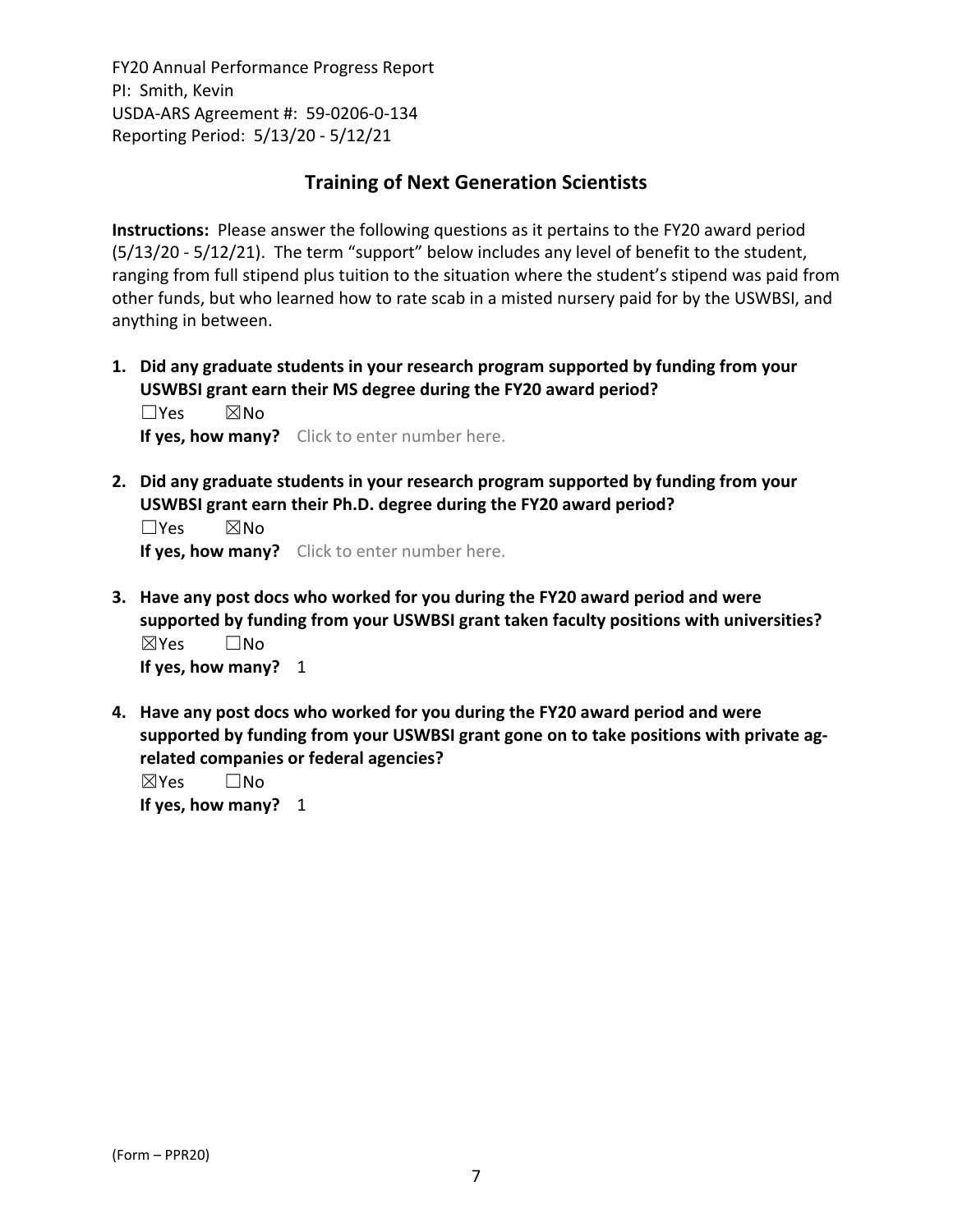# **Release of Germplasm/Cultivars**

**Instructions:** In the table below, list all germplasm and/or cultivars released with full or partial support through the USWBSI during the FY20 award period (5/13/20 - 5/12/21). All columns must be completed for each listed germplasm/cultivar. Use the key below the table for Grain Class abbreviations. 

| <b>Name of Germplasm/Cultivar</b> | <b>Grain Class</b>    | <b>FHB Resistance</b>                                  | <b>FHB</b><br><b>Rating</b><br>$(0-9)$ | Year<br><b>Released</b> |
|-----------------------------------|-----------------------|--------------------------------------------------------|----------------------------------------|-------------------------|
| Nothing to report.                | Select Grain<br>Class | Select what represents<br>your most resistant<br>check | Enter as<br>text 0-9<br>rating         | Select Year             |
| Click here to enter text.         | Select Grain<br>Class | Select what represents<br>your most resistant<br>check | Enter as<br>text 0-9<br>rating         | Select Year             |
| Click here to enter text.         | Select Grain<br>Class | Select what represents<br>your most resistant<br>check | Enter as<br>text 0-9<br>rating         | Select Year             |
| Click here to enter text.         | Select Grain<br>Class | Select what represents<br>your most resistant<br>check | Enter as<br>text 0-9<br>rating         | Select Year             |
| Click here to enter text.         | Select Grain<br>Class | Select what represents<br>your most resistant<br>check | Enter as<br>text 0-9<br>rating         | Select Year             |
| Click here to enter text.         | Select Grain<br>Class | Select what represents<br>your most resistant<br>check | Enter as<br>text 0-9<br>rating         | Select Year             |
| Click here to enter text.         | Select Grain<br>Class | Select what represents<br>your most resistant<br>check | Enter as<br>text 0-9<br>rating         | Select Year             |
| Click here to enter text.         | Select Grain<br>Class | Select what represents<br>your most resistant<br>check | Enter as<br>text 0-9<br>rating         | Select Year             |
| Click here to enter text.         | Select Grain<br>Class | Select what represents<br>your most resistant<br>check | Enter as<br>text 0-9<br>rating         | Select Year             |
| Click here to enter text.         | Select Grain<br>Class | Select what represents<br>your most resistant<br>check | Enter as<br>text 0-9<br>rating         | Select Year             |
| Click here to enter text.         | Select Grain<br>Class | Select what represents<br>your most resistant<br>check | Enter as<br>text 0-9<br>rating         | Select Year             |
| Click here to enter text.         | Select Grain<br>Class | Select what represents<br>your most resistant<br>check | Enter as<br>text 0-9<br>rating         | Select Year             |
| Click here to enter text.         | Select Grain<br>Class | Select what represents<br>your most resistant<br>check | Enter as<br>text 0-9<br>rating         | Select Year             |
| Click here to enter text.         | Select Grain<br>Class | Select what represents<br>your most resistant<br>check | Enter as<br>text 0-9<br>rating         | Select Year             |

NOTE: Leave blank if you have nothing to report or if your grant did NOT include any VDHR-related projects.

**NOTE:** List the associated release notice or publication under the appropriate sub-section in the 'Publications' section of the FPR.